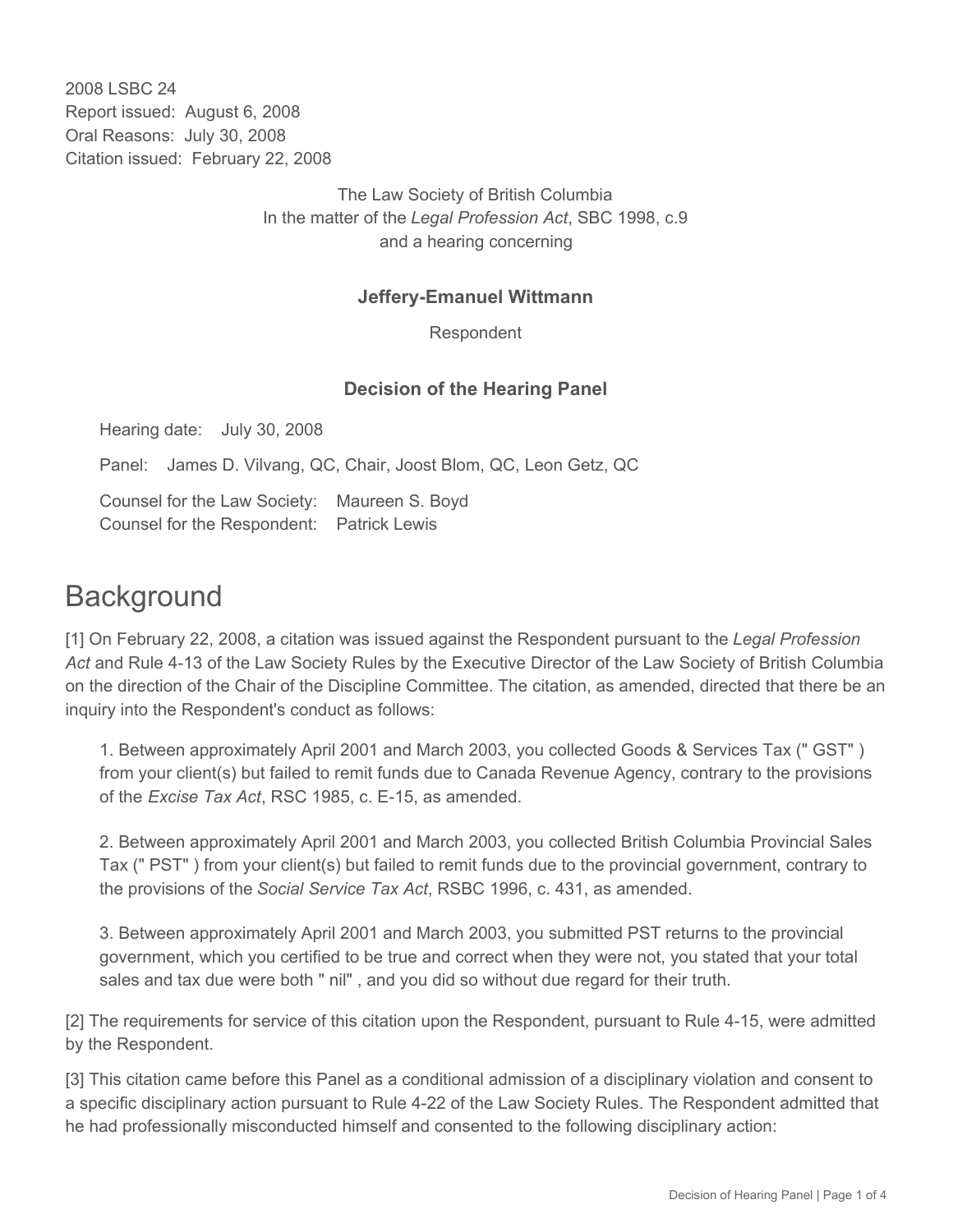(a) a fine in the amount of \$3,000; and

(b) costs in the amount of \$1,500.

## **Statement of Agreed Facts**

[4] A Statement of Agreed Facts was filed in these proceedings. The Statement of Agreed Facts provided as follows:

1. Jeffery-Emanuel Wittmann was admitted to the bar of the Province of British Columbia on December 15, 1995. He was previously called in Ontario in 1992.

2. The Respondent is presently employed as the Director of Business and Legal Affairs by S Inc., where he commenced employment on June 5, 2006.

3. On April 17, 2001, the Respondent was engaged as an independent contractor by P Inc. (the " Company" ), by which he agreed to provide legal services as " in-house" counsel and the Company agreed to pay him an amount of at least \$4,000 per month as " salary" .

4. The Respondent issued bills to the Company and was paid monthly. These payments included defined amounts for Goods & Services Tax (" GST" ) and provincial sales tax (" PST" ).

5. Between April 17, 2001 and March 31, 2003, the Company regularly paid the Respondent for his services, including any GST and PST which was owing.

6. Between April 17, 2001 and March 31, 2003, the Respondent also provided legal services to other clients, through Wittmann Law Corporation.

7. On or about March 31, 2003, the Respondent ceased working for the Company due to a change in ownership.

8. In or about 2002, the Respondent began to experience personal financial difficulties.

9. On November 18, 2003, the Respondent declared personal bankruptcy.

10. On March 29, 2004, the Respondent wrote to the Law Society to advise that he had declared bankruptcy.

11. On May 27, 2004, the Respondent sent to the Law Society a Declaration and enclosed a copy of his Statement of Affairs.

12. On November 9, 2005, the Respondent applied to be discharged from bankruptcy, which application was adjourned, pending completion and filing by the Respondent of his 2004 and 2005 income tax returns and payment of any outstanding taxes.

13. In or about November 2005, the Respondent was conditionally discharged from bankruptcy.

#### **Allegation #1 - Non-Remittance of Funds Collected for GST**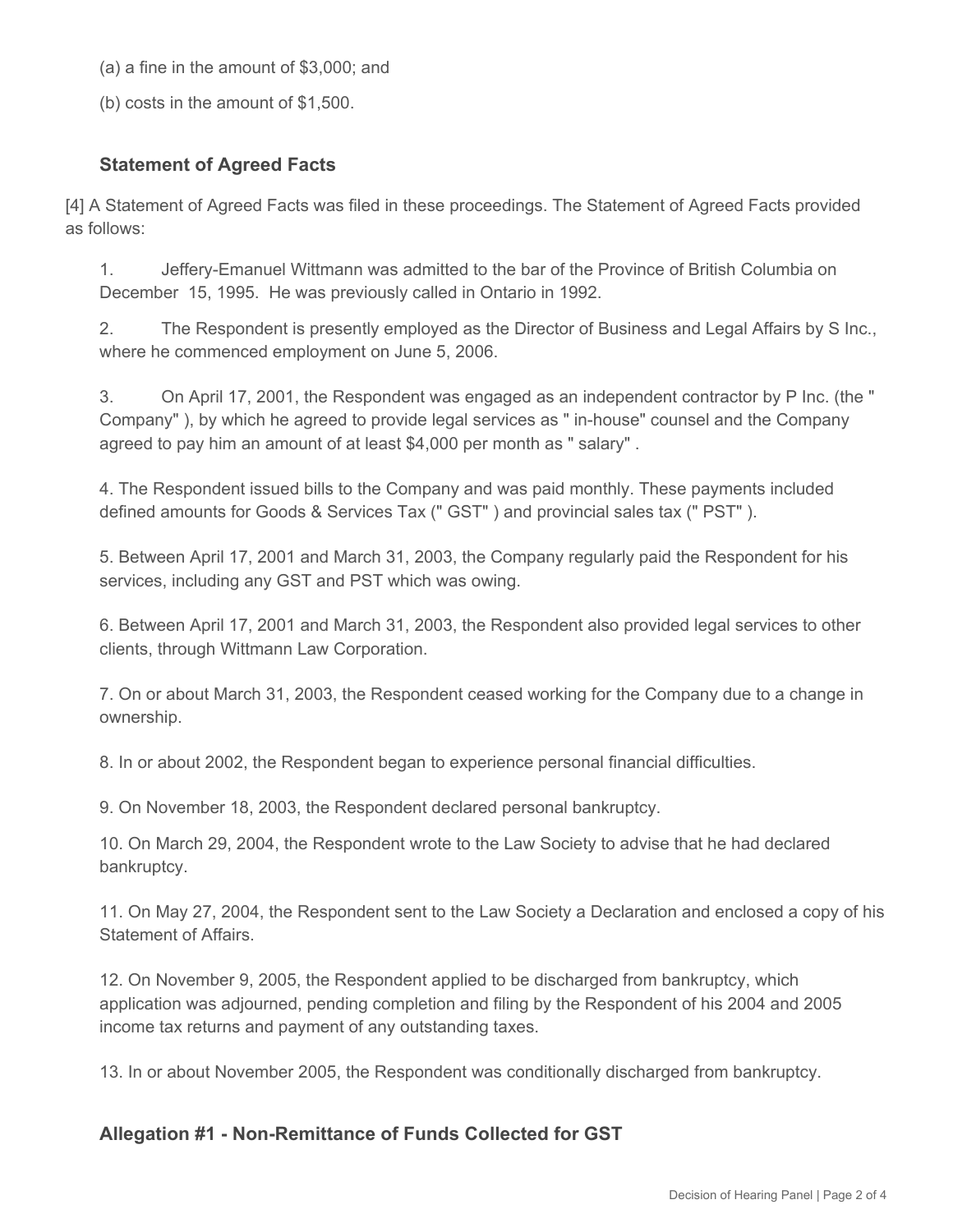14. Between April 2001 and March 2003, the Respondent regularly collected GST from his clients and remitted funds in the following amounts:

| Year | Collected                                | Remitted                      |
|------|------------------------------------------|-------------------------------|
| 2001 | \$12,586.76                              | \$2,507.76 (input tax credit) |
| 2002 | 6,965.76<br>(before input tax credit)    | 0.00                          |
| 2003 | 1,975.76<br>(before input tax<br>credit) | 0.00                          |

15. On February 23, 2004, the Respondent filed a GST Return for the period from January 3, 2003 to November 12, 2003, and remitted the net tax owing which he calculated as \$972.93.

16. The Respondent failed to remit GST due to Canada Revenue Agency in the total amount of \$21,528.28. The Respondent used these funds collected in respect of GST for his own purposes.

17. In or about May 2003, Canada Revenue Agency served a garnishing order upon the Respondent's then employer, Watson Goepel Maledy, in respect of the Respondent's unpaid GST, although no funds were remitted because of the firm's view the garnishing order was defective.

18. The unpaid GST was subsumed as a debt within the Respondent's bankruptcy.

19. The Respondent has explained his failure to remit GST as required, on the basis that it was his understanding that he did not have to remit GST until his earnings exceeded \$30,000.

20. The Respondent admits that between April 2001 and March 2003, he collected GST from his clients but failed to remit funds due to Canada Revenue Agency, contrary to the provisions of the *Excise Tax Act*, R.S.C. 1985,

and c. E-15, as amended. The Respondent further admits that this conduct is contrary to Rule 2 of Chapter 2 of the *Professional Conduct Handbook* and is professional misconduct.

# **Allegation #2 - Non-Remittance of Funds Collected for PST**

21. Between April 2001 and March 2003, the Respondent regularly collected PST from his clients in the following amounts:

| Year | Collected  | Remitted |
|------|------------|----------|
| 2001 | \$5,673.09 | \$0.00   |